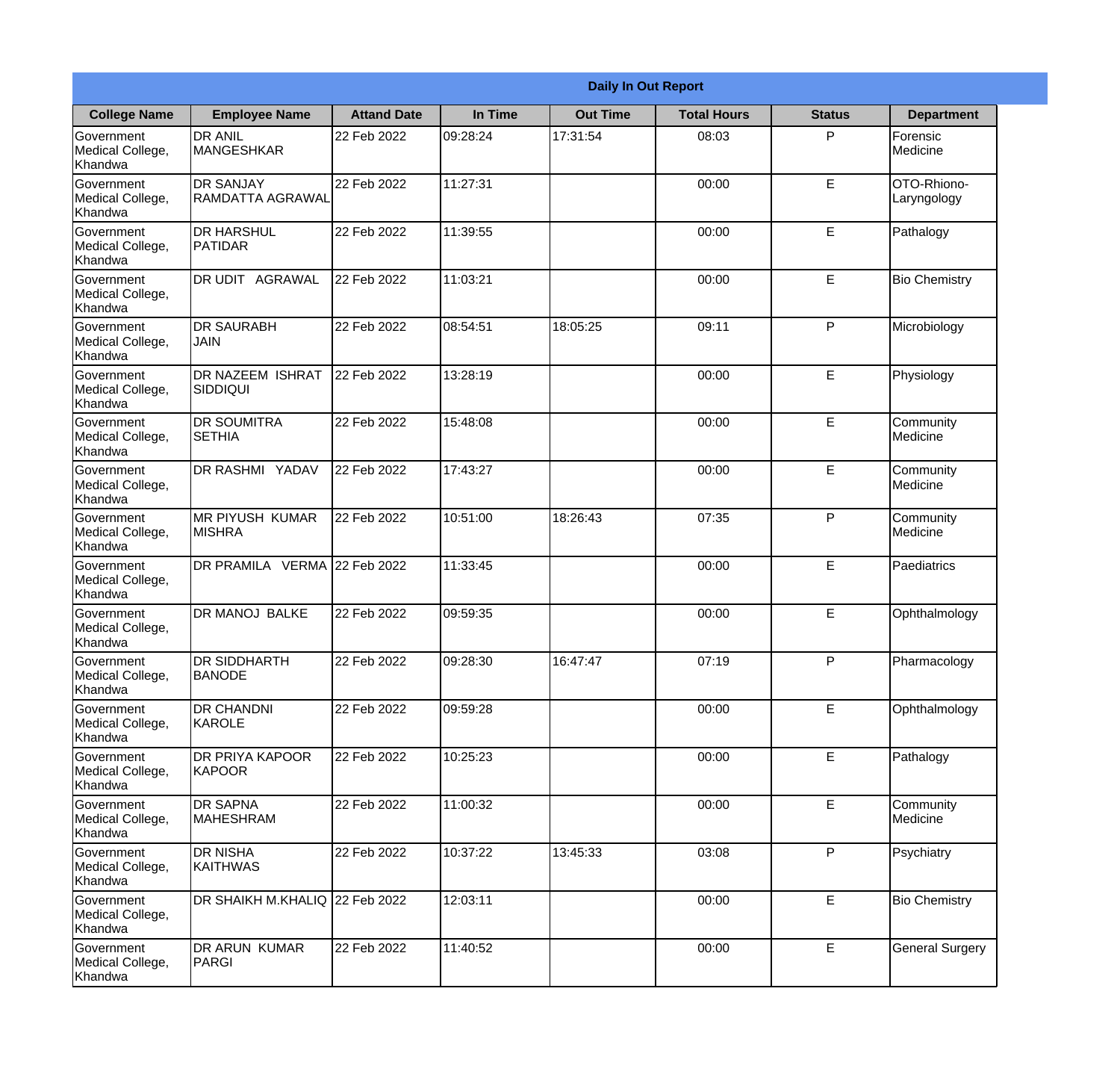| <b>Designation</b>                  | <b>Category</b>  |
|-------------------------------------|------------------|
| Assistant Professor   Para Clinical |                  |
| Professor                           | Clinical         |
| Assistant Professor   Para Clinical |                  |
| Associate Professor Non Clinical    |                  |
| Associate Professor Para Clinical   |                  |
| Professor                           | Non Clinical     |
| Assistant Professor   Para Clinical |                  |
| Assistant Professor   Para Clinical |                  |
| Statistician                        | Para Clinical    |
| Professor                           | Clinical         |
| <b>Assistant Professor</b>          | Clinical         |
| Associate Professor   Para Clinical |                  |
| Assistant Professor Clinical        |                  |
| Demonstrator/Tutor   Para Clinical  |                  |
| Associate Professor Para Clinical   |                  |
| <b>Assistant Professor</b>          | Clinical         |
| Professor                           | Non Clinical     |
| Assistant Professor                 | <b>C</b> linical |

## **Daily In Out Report**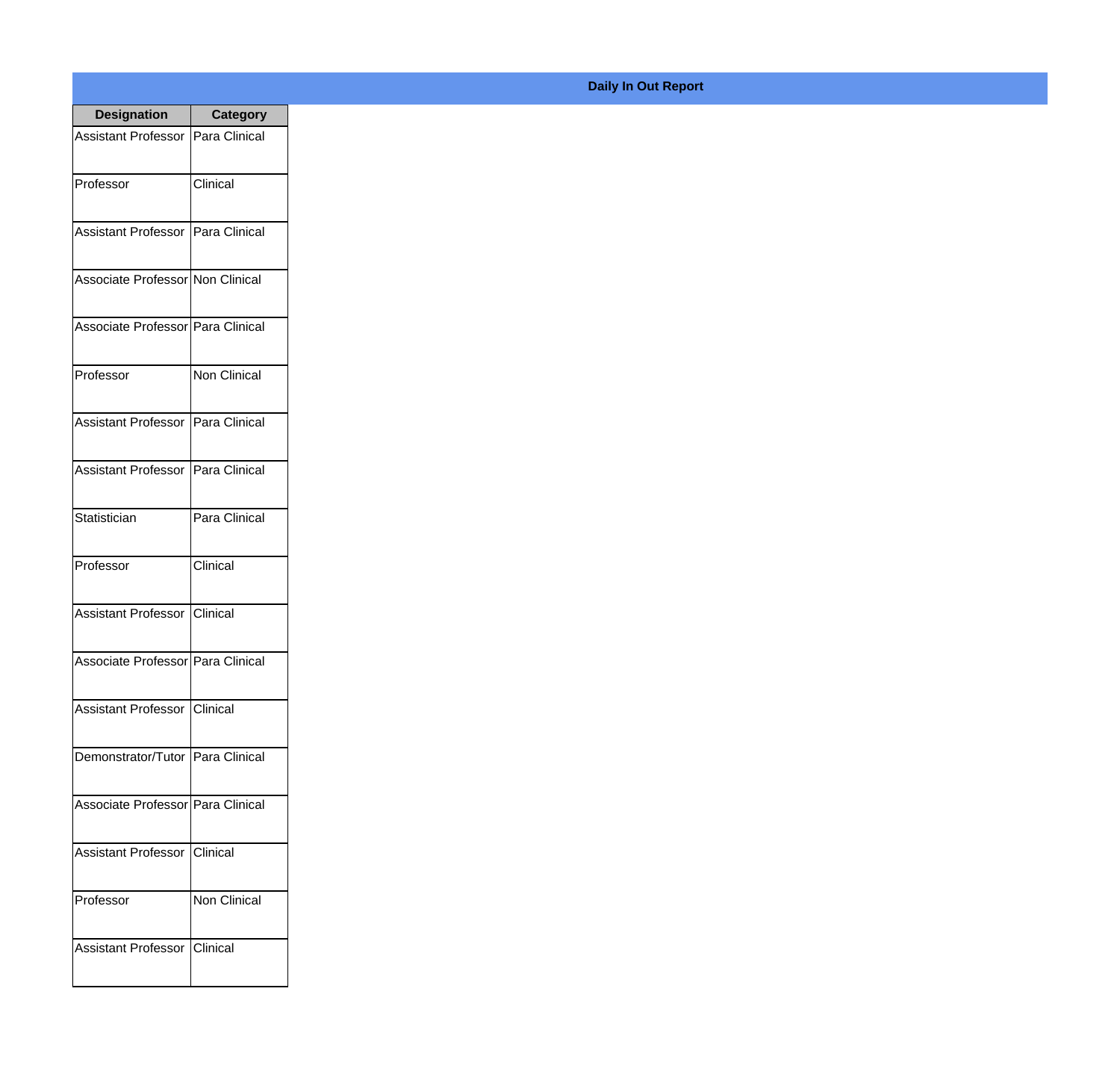|                                                  |                                      |             |          |          | <b>Daily In Out Report</b> |   |                              |
|--------------------------------------------------|--------------------------------------|-------------|----------|----------|----------------------------|---|------------------------------|
| Government<br>Medical College,<br>Khandwa        | <b>IDR ASHOK</b><br>IBHAUSAHEB NAJAN | 22 Feb 2022 | 10:50:49 | 17:32:00 | 06:42                      | P | <b>IForensic</b><br>Medicine |
| Government<br>Medical College,<br>Khandwa        | <b>DR NISHA MANDLOI</b><br>IPANWAR   | 22 Feb 2022 | 10:00:08 | 18:04:23 | 08:04                      | D | Obstetrics &<br>Gynaecology  |
| <b>Sovernment</b><br>Medical College,<br>Khandwa | <b>IDR MUKTESHWARI</b><br>IGUPTA     | 22 Feb 2022 | 11:22:55 | 17:13:14 | 05:51                      | P | Pharmacology                 |
| lGovernment<br>Medical College,<br>Khandwa       | <b>IDR PURTI AGARWAL</b><br>ISAINI   | 22 Feb 2022 | 10:22:42 |          | 00:00                      | E | Pathalogy                    |
| Government<br>Medical College,<br>Khandwa        | <b>DR YASHPAL RAY</b>                | 22 Feb 2022 | 10:49:44 |          | 00:00                      | E | Anatomy                      |